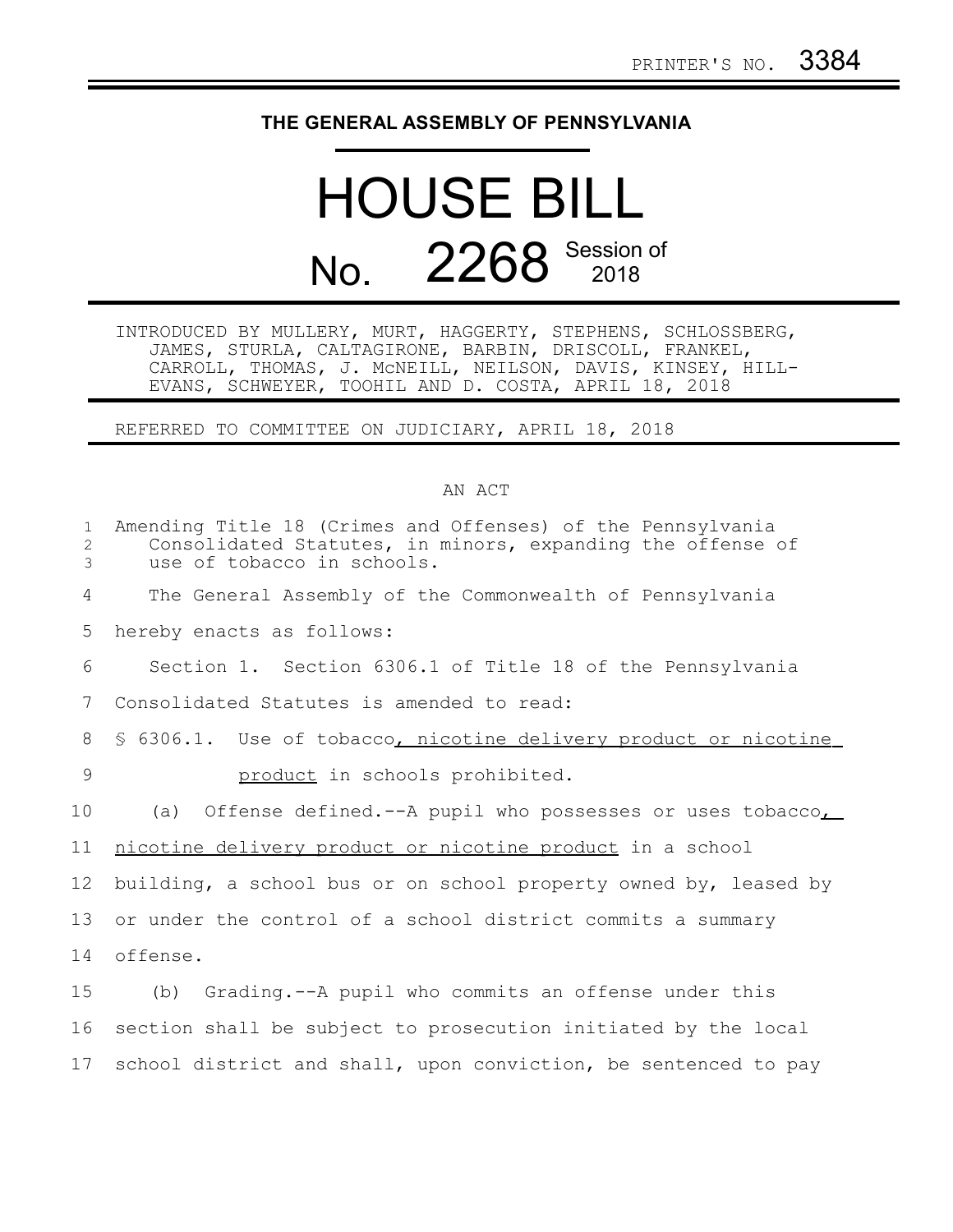a fine of not more than \$50 for the benefit of the school district in which such offending pupil resides and to pay court costs. When a pupil is charged with violating subsection (a), the court may admit the offender to an adjudication alternative as authorized under 42 Pa.C.S. § 1520 (relating to adjudication alternative program) in lieu of imposing the fine. 1 2 3 4 5 6

(c) Nature of offense.--A summary offense under this section shall not be a criminal offense of record, shall not be reportable as a criminal act and shall not be placed on the criminal record of the offending school-age person if any such record exists. 7 8 9 10 11

(d) Definitions.--As used in this section, the following words and phrases shall have the meanings given to them in this subsection: 12 13 14

"Electronic cigarette." An electronic device that delivers nicotine or other substances through vaporization and 15 16

inhalation. 17

"Nicotine delivery product." A product or device used, 18

intended for use or designed for the purpose of ingesting a 19

nicotine product. The term includes an electronic cigarette. 20

"Nicotine product." A product that contains or consists of 21

nicotine in a form that can be ingested by chewing, smoking, 22

inhaling or any other means. The term shall not include a 23

smoking cessation product specifically approved by the United 24

States Food and Drug Administration for use in reducing, 25

treating or eliminating nicotine or tobacco dependence which is 26

possessed or used by a student who is at least 18 years of age. 27

"Pupil." A person between the ages of 6 and 21 years who is enrolled in school. 28 29

"School." A school operated by a joint board, board of 20180HB2268PN3384 - 2 -30